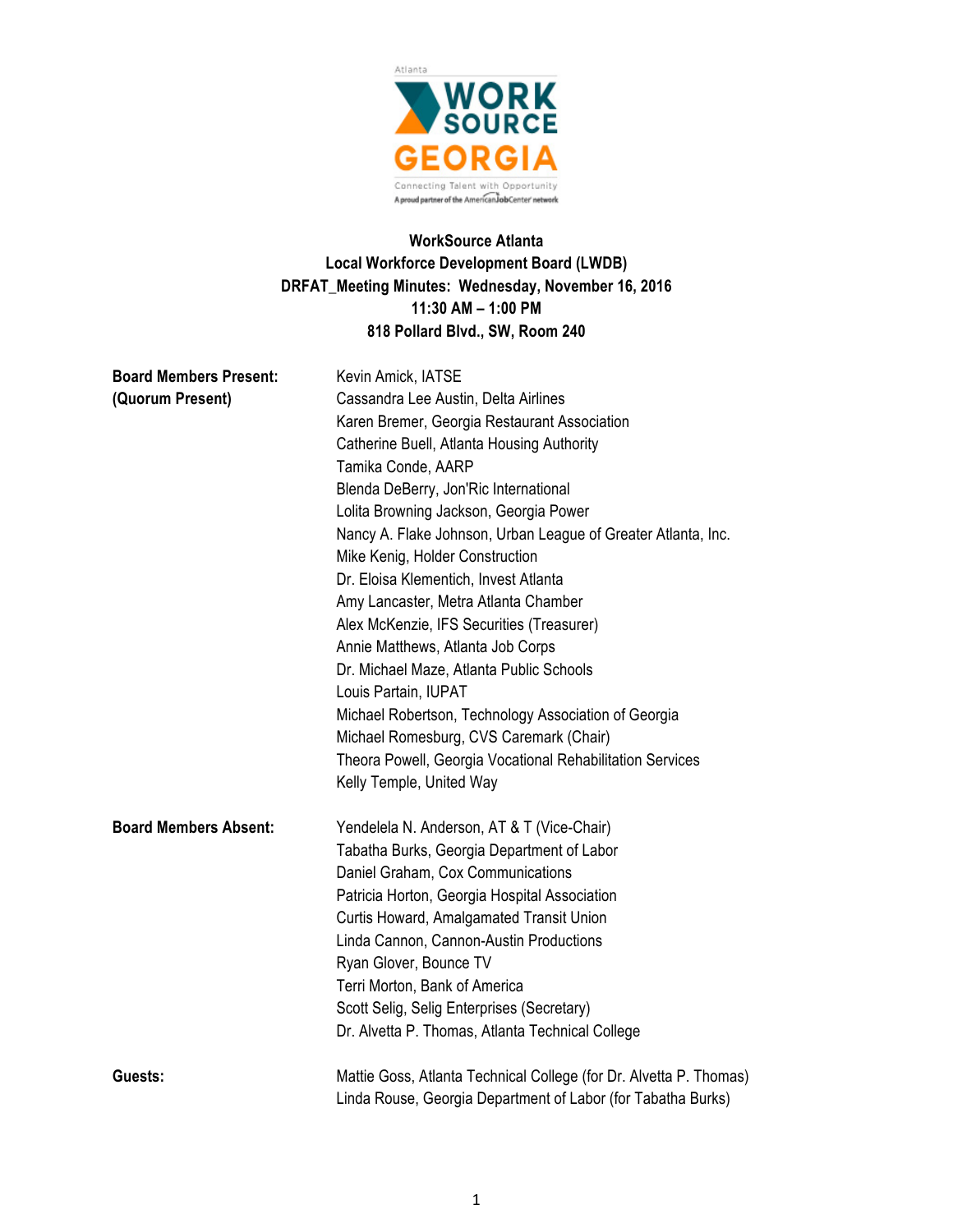| <b>AWDA Staff:</b>                  | Melissa Mullinax, Interim Executive Director (by phone)<br>Tammy Lipsey, Director of Operations<br>Karen Simmons, Director of Accounting and Finance<br>Phillip Olaleye, Director of Performance Management<br>Lillie Madali, Deputy Director of Operations<br>Amit Khanduri, Manager of Business Relations<br>Rebecca Birkett, Program Director for YouthBuild<br>Kristina Garcia-Buñuel, Legislative Analyst and Board Liaison                                                                                                                                                                                                                                                                                                                                                                                                                                                                                                                                                                                                                                                                                                                                                                                                                                                                         |
|-------------------------------------|----------------------------------------------------------------------------------------------------------------------------------------------------------------------------------------------------------------------------------------------------------------------------------------------------------------------------------------------------------------------------------------------------------------------------------------------------------------------------------------------------------------------------------------------------------------------------------------------------------------------------------------------------------------------------------------------------------------------------------------------------------------------------------------------------------------------------------------------------------------------------------------------------------------------------------------------------------------------------------------------------------------------------------------------------------------------------------------------------------------------------------------------------------------------------------------------------------------------------------------------------------------------------------------------------------|
| <b>City of Atlanta Dept. Staff:</b> | Susan Garrett, Senior Assistant City Attorney<br>Sirlathra Joiner, Information Technology Specialist                                                                                                                                                                                                                                                                                                                                                                                                                                                                                                                                                                                                                                                                                                                                                                                                                                                                                                                                                                                                                                                                                                                                                                                                     |
| <b>Call to Order:</b>               | Chair Michael Romesburg called the meeting to order at 11:43 am.                                                                                                                                                                                                                                                                                                                                                                                                                                                                                                                                                                                                                                                                                                                                                                                                                                                                                                                                                                                                                                                                                                                                                                                                                                         |
| <b>Adoption of the Agenda:</b>      | The Chair asked for a motion to approve the agenda. The motion was made,<br>properly seconded, and unanimously approved.                                                                                                                                                                                                                                                                                                                                                                                                                                                                                                                                                                                                                                                                                                                                                                                                                                                                                                                                                                                                                                                                                                                                                                                 |
| <b>Adoption of the Minutes:</b>     | The Chair asked for a motion to approve minutes for the September 22, 2016<br>meeting. A motion was made, properly seconded, and unanimously approved.                                                                                                                                                                                                                                                                                                                                                                                                                                                                                                                                                                                                                                                                                                                                                                                                                                                                                                                                                                                                                                                                                                                                                   |
| <b>Action Item:</b>                 | <b>Customized Training (Policy Letter #15-04_Revised)</b><br>Amit Khanduri, Business Relations Manager<br>To ensure compliance with the Workforce Innovation and Opportunity Act of<br>2014, U.S. Department of Labor regulations, and Georgia Department of<br>Economic Development, Workforce Division policies and procedures, the Board<br>was asked to consider the following revisions to the Customized Training policy:<br>"Customized training provides up to 50 percent reimbursement of the training<br>cost associated with a potential new hire. This reimbursement compensates for<br>the employer's extraordinary costs of training that individual. Common types of<br>training are introduction to new technologies, production or service procedures,<br>and upgrading to new jobs that require additional skills and workplace literacy.<br>Customized training is designed to meet the special requirements of an<br>employer, or group of employers, and is conducted with a commitment by<br>the employer to hire an individual upon successful completion of the<br>training. Such training allows for a tailored program that is designed primarily for<br>the potential new hire who does not have the related education, training, or work<br>experience required for the job. |
|                                     | Customized training programs should be inclusive of all legitimate costs to the<br>business that are necessary to provide customized training. The cost may<br>include: cost of instruction (staff/instructor time), costs of curriculum<br>development, training materials and books. The purchase of equipment,<br>administration, and renovation of facilities are not allowable. The costs do not<br>include employee wages during training.                                                                                                                                                                                                                                                                                                                                                                                                                                                                                                                                                                                                                                                                                                                                                                                                                                                         |
|                                     | Additionally, the following criteria should be considered when determining the<br>level of reimbursement for the employer: number of employees participating in<br>the training; wages and benefit to the employee before training and wages and<br>benefit to the employee after the training; ability of training to increase                                                                                                                                                                                                                                                                                                                                                                                                                                                                                                                                                                                                                                                                                                                                                                                                                                                                                                                                                                          |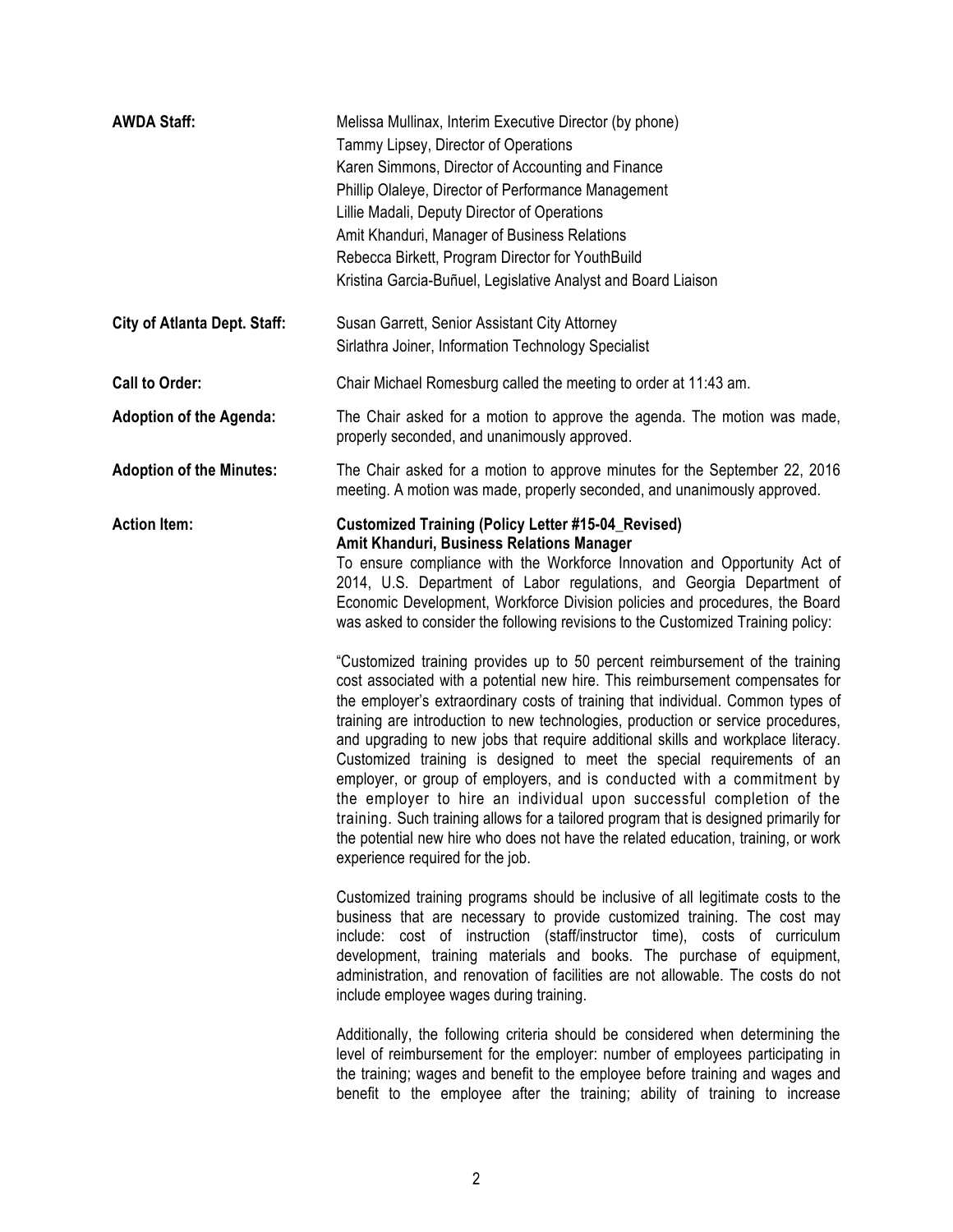competitiveness of participant; and existence of other training opportunities provided by the employer.

Customized training contracts must include a requirement that employers will complete reimbursement invoices in order to receive training cost payments.

A customized training contract should address the maximum allowable costs of training, employer commitment to fund, length of training, description of occupations, skills and competencies to be provided and learned, performance outcomes, definition of successful outcomes, provision for recapture of overpayments, provision for termination for lack of funds, provision for failure of the employer to comply with employment requirement, and provision for maintaining records for WSA/AWDA, state, and federal monitoring.

An assessment of the needs of the employer, the job description, job competencies, worker skills and skills gaps should be conducted to determine the length of training. This information should be utilized to develop a training plan. Depending on the length of training, an assessment of competencies should also be conducted during training. This form(s) must be maintained in the participant's file.

The IEP shall be updated accordingly to reflect participation in customized skills training.

Training services are directly linked to occupations that are in demand in the local and/or regional area or have the high potential of sustained demand or growth in the local and/or regional area.

Training may not assist the employer in relocating business and causing loss of jobs in area. The employer may not have relocated to area within 120 days if relocation caused loss of jobs at original location.

The employer or an intermediary may provide the training.

Training should be for a specified length of time, allowing the participant to become proficient in the necessary occupational skills and the needs of the employer. Such training may take place at the worksite or in a classroom.

The training results in a credential."

The Chair asked for a motion to adopt the revised Customized Training Policy (#15-04). The motion was made, properly seconded, and unanimously approved.

## **Action Item: Work Experience (Policy Letter #16-02) Amit Khanduri, Business Relations Manager**

To ensure compliance with the Workforce Innovation and Opportunity Act of 2014, U.S. Department of Labor regulations, and Georgia Department of Economic Development, Workforce Division policies and procedures, the Board was asked to consider the following Work Experience policy: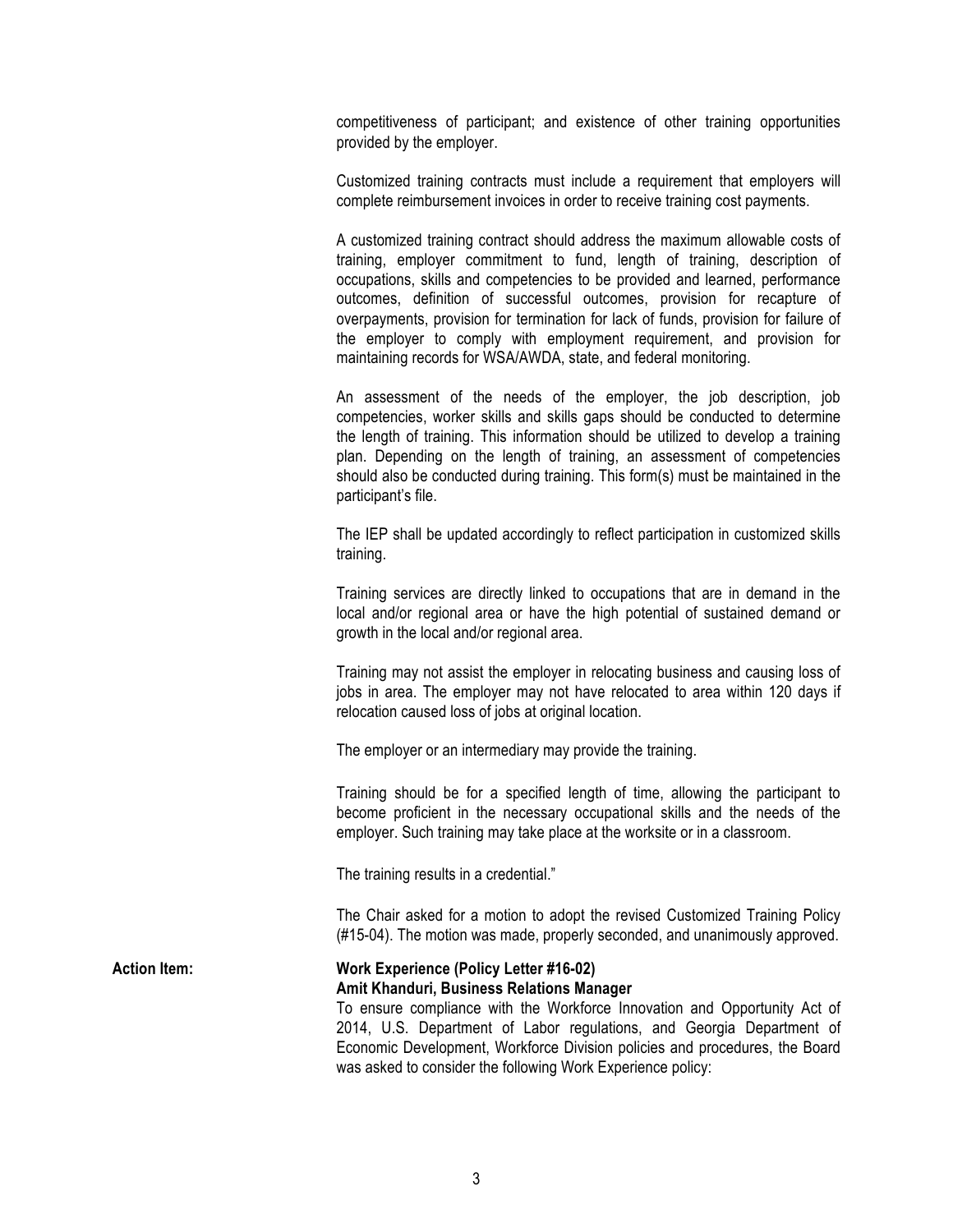"An internship or WEX for WIOA adults and dislocated worker program participants is defined as a planned, structured, time-limited learning experience that takes place in a workplace. A WEX may be paid or unpaid, as appropriate and may be provided in the private for-profit, non-profit, or public sectors.

For WIOA youth program participants, work experience is similarly defined with the additional requirement that youth work experiences must include academic and occupational education. The educational component may occur concurrently or sequentially with the WEX and may occur inside or outside the work site. Types of youth work experience programs include the following: summer employment opportunities and other employment opportunities available throughout the school year; pre-apprenticeship programs; internships and job shadowing; and on-the-job training opportunities as defined in 20 C.F.R. 680.700.

WIOA includes a major focus on providing youth with work experience opportunities. WIOA prioritizes work experiences with the requirement that local areas must spend a minimum of 20 percent of local area funds on WIOA youth work experiences.

Work Experience enables participants to explore career options and gain exposure to the working world and its requirements and expectations. The program is not intended to serve as an 'extended interview' or a direct incentive to hire a participant who has most or all of the skills the employer wants.

Work Experience activities shall be designed to enhance the employability of individuals through the development of good work habits and basic work skills. WEXs are not designed to benefit the employer, although the employer may, to a limited extent, benefit from the activities performed by the participant. For example, individuals placed in a WEX are generally considered trainees, and should not take on roles in which the employer depends on the trainee's productivity to maintain or advance the profit margin or performance of the company or agency.

Work Experience activities are a contractual exchange between WSA/AWDA, the WEX employer, and the WEX participant. A WEX is not designed to replace an existing employee or position. Wages are provided by WSA/AWDA and paid directly to the participant. Labor standards apply in any WEX where an employee/employer relationship exists, as defined by the Fair Labor Standards Act. Employers are not monetarily compensated.

Participant Eligibility: All WEX participants must meet program eligibility requirements, be enrolled into the respective WIOA program, and have received an assessment resulting in the development of an Individual Service Strategy (ISS) or Individual Employability Plan (IEP) that documents the participant's need for and benefit from a WEX.

Employer Eligibility: The WEX employer must: be licensed to operate in the State of Georgia and provide their Federal Employer Identification Number (FEIN); not illegally discriminate in training or hiring practices because of race, color, sex, national origin, religion, physical or mental disability, political beliefs or affiliations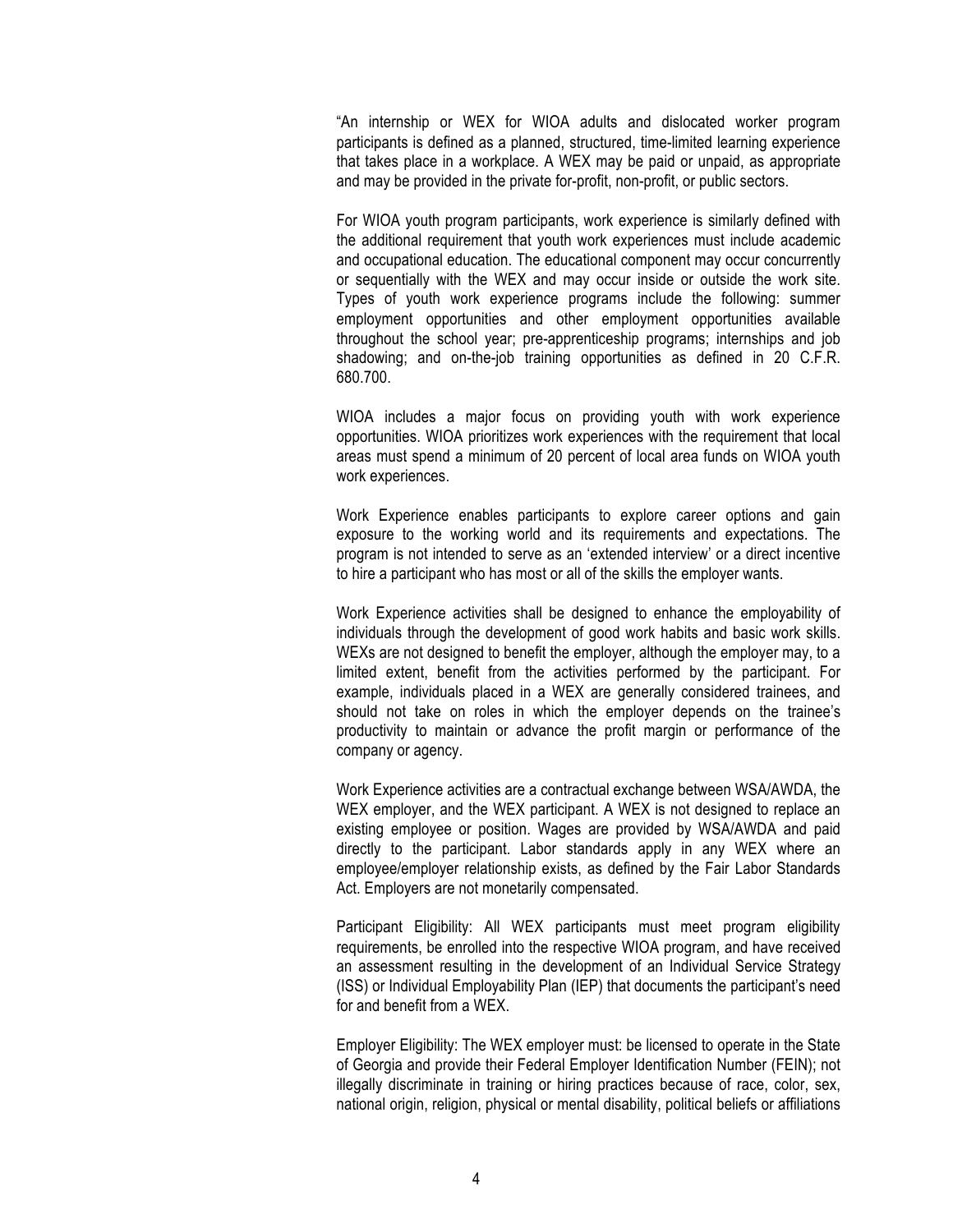or age; not terminate the employment of any of their current employees or otherwise reduce its workforce fully or partially (such as reduction in hours or benefits) with the intention of filling the vacancy with a WEX participant or as the result of having a WEX participant; not allow the WEX activity to result in the infringement of promotional opportunities of their current employees; not allow the participant to be involved in the construction, operation, or maintenance of any part of any facility that is used, or to be used, for religious instruction or as a place for religious worship.

Timeframe: The length of training will be for a period of no more than twelve (12) weeks at a maximum of forty (40) hours per week. The Executive Director must approve any extension and the reason for the extension must be documented.

Work Experience Agreements: Since the WEX is intended to provide participants with an opportunity to obtain new skills or enhance their marketability with the goal of obtaining competitive employment, the tasks the participant will perform, and the skills to be taught, are detailed in the Participant Learning Plan ("PLP") which is based upon the ISS or IEP, an evaluation of educational and workrelated goals, and is part of the final WEX agreement. This includes a thorough evaluation of the participant, employer by WSA/AWDA staff to ensure maximum compataibility and potential for successful outcomes. And. The PLP should directly correlate with the provided work experience opportunity. Staff are required to complete a WEX Agreement with each worksite that is utilized. A signed copy of the Agreement shall be provided to all parties to ensure that the expectations are fully understood. At a minimum, Agreements shall include the following elements: names and contact information for all parties; the names and titles of all employer staff that are authorized to sign the timecard for the Work Experience participant(s); the participant's Work Experience start and end date; responsibilities and expectations of the participant, the worksite employer, and WSA/AWDA; the job title, pay, duties, and goals for each Work Experience participant; a statement informing the worksite that they may be subject to worksite monitoring by both state and local representatives, as well as regular visitations by WSA/AWDA staff to check on the progress of the work experience participants; other information relevant to the specific Work Experience activity; and, signatures and dates from site supervisor and WSA/AWDA staff.

Work Experience participants will be provided a copy of the WEX Agreement, containing the following information: employer worksite; address; supervisor; telephone number; job title and duties; first day of work; scheduled number of work hours each week *(hours may be modified by the worksite after work begins, pending the approval of the participant and WSA/AWDA);* scheduled end date; wage.

The participant, worksite supervisor, and appropriate WSA/AWDA staff person will sign and date the agreement, serving as approval and notification of the agreement. A copy of the agreement will be provided to all parties."

The Chair asked for a motion to adopt the Work Experience Policy (#16-02). The motion was made, properly seconded, and unanimously approved.

.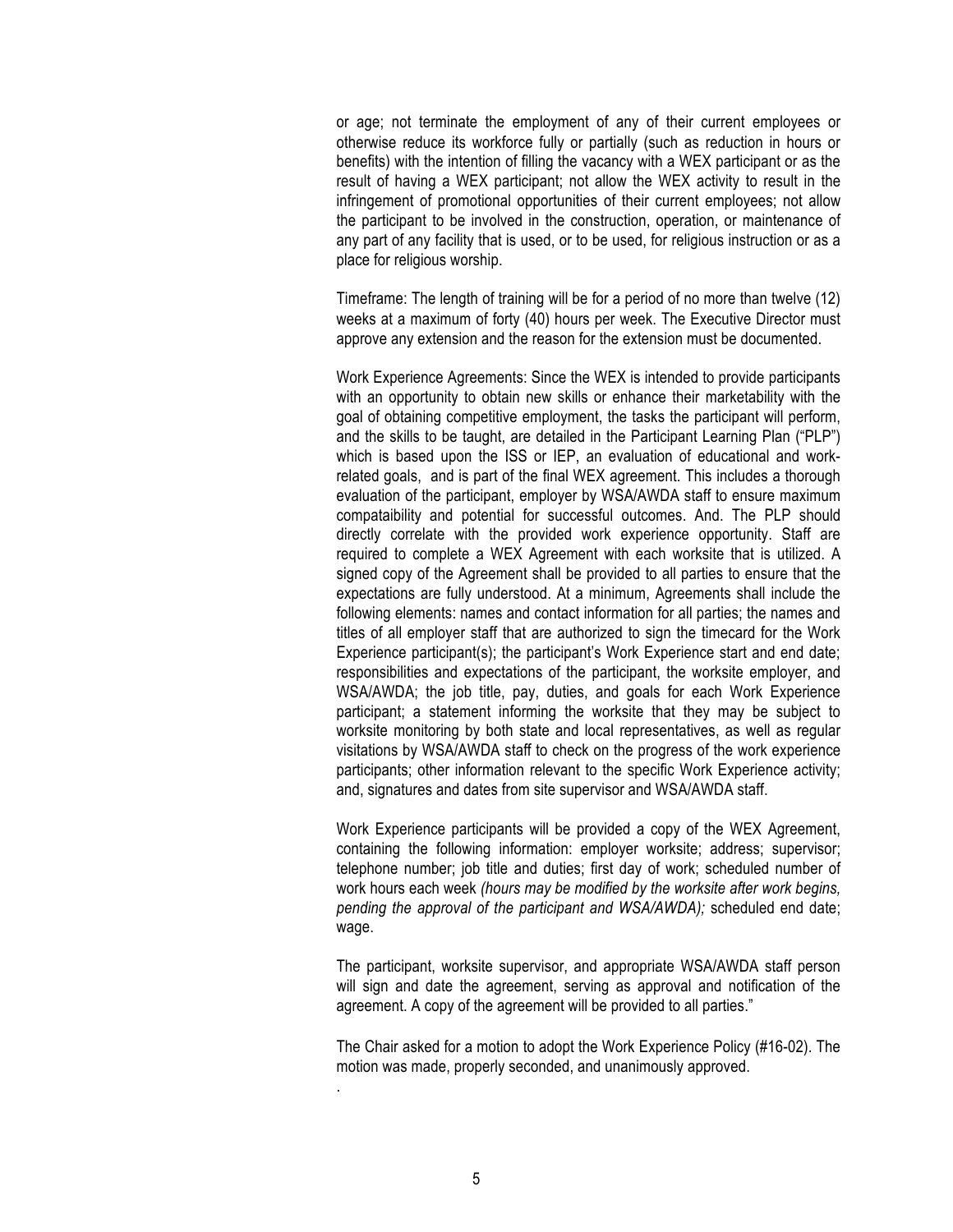| <b>Action Item:</b> | <b>Eligible Training Provider (Policy Letter #16-03)</b><br><b>Tammy Lipsey, Director of Operations</b><br>To ensure compliance with the Workforce Innovation and Opportunity Act of<br>2014, U.S. Department of Labor regulations, and Georgia Department of<br>Economic Development, Workforce Division policies and procedures, the Board<br>was asked to consider the following Eligible Training Provider List policy:                                                                                                                                                                                                                                                                                                                                                                                                                                                                                                                                                                                                                                                                                                                                                                                           |
|---------------------|-----------------------------------------------------------------------------------------------------------------------------------------------------------------------------------------------------------------------------------------------------------------------------------------------------------------------------------------------------------------------------------------------------------------------------------------------------------------------------------------------------------------------------------------------------------------------------------------------------------------------------------------------------------------------------------------------------------------------------------------------------------------------------------------------------------------------------------------------------------------------------------------------------------------------------------------------------------------------------------------------------------------------------------------------------------------------------------------------------------------------------------------------------------------------------------------------------------------------|
|                     | "The Workforce Innovation and Opportunity Act requires Governors through the<br>Georgia Department of Economic Development, Workforce Division ("WFD") to<br>establish eligibility criteria, information requirements, and procedures regarding<br>the eligibility of training providers for the provision of training services in local<br>areas throughout the State.                                                                                                                                                                                                                                                                                                                                                                                                                                                                                                                                                                                                                                                                                                                                                                                                                                               |
|                     | The workforce development system established under WIOA emphasizes<br>informed consumer choices, job-driven training, provider performance, and<br>continuous improvement. The quality and selection of providers and training<br>services programs is vital to achieving these core principles. The State and Local<br>Board's Eligible Training Provider Lists ("ETPL") and the related eligibility<br>procedures ensure the accountability, quality, and labor-market relevance of<br>training services programs that receive funds through WIOA.                                                                                                                                                                                                                                                                                                                                                                                                                                                                                                                                                                                                                                                                  |
|                     | Per WFD, WorkSource Atlanta/Atlanta Workforce Development Agency's<br>("WSA/AWDA") responsibilities include: determining initial eligibility of entities<br>providing training programs and considering the possible termination of providers<br>due to submission of inaccurate eligibility and performance information or a<br>substantial violation of WIOA requirements; working with WFD to ensure<br>sufficient numbers and types of providers of training services exist, including<br>providers with expertise in assisting adults in need of adult education and literacy<br>activities; ensuring the dissemination and use of the State ETPL, including<br>formats accessible to individuals with disabilities; requiring additional criteria and<br>information from providers to become eligible in that local area, if desirable;<br>setting higher levels of performance than those required by WFD as criteria for<br>local programs to become or remain eligible to provide services in the local area,<br>if desirable; requiring customer choice of training providers per 20 C.F.R. §<br>680.340; and, ensuring and assisting customers in researching additional funding<br>sources for training. |

Eligible Training Provider Requirements: Eligible Training Providers ("ETP") are entities that make available programs which are eligible to receive WIOA funds for adults and dislocated worker participants who enroll in training programs through Individual Training Accounts ("ITA" or "ITAs"). ITAs may also be utilized for WIOA youth funds to provide training for older, out-of-school youth ages 18- 24. To be eligible to receive training funds, the ETP shall be one of the following: post-secondary education institutions that provide a program which leads to a postsecondary credential; entities that carry out programs registered through the National Apprenticeship Act (Registered Apprenticeship programs); other public or private training providers, which may include: community-based organizations, joint labor-management organizations, pre-apprenticeship programs and occupational/technical training; eligible providers of adult education/literacy activities, if combined with skills training; local Workforce Development Boards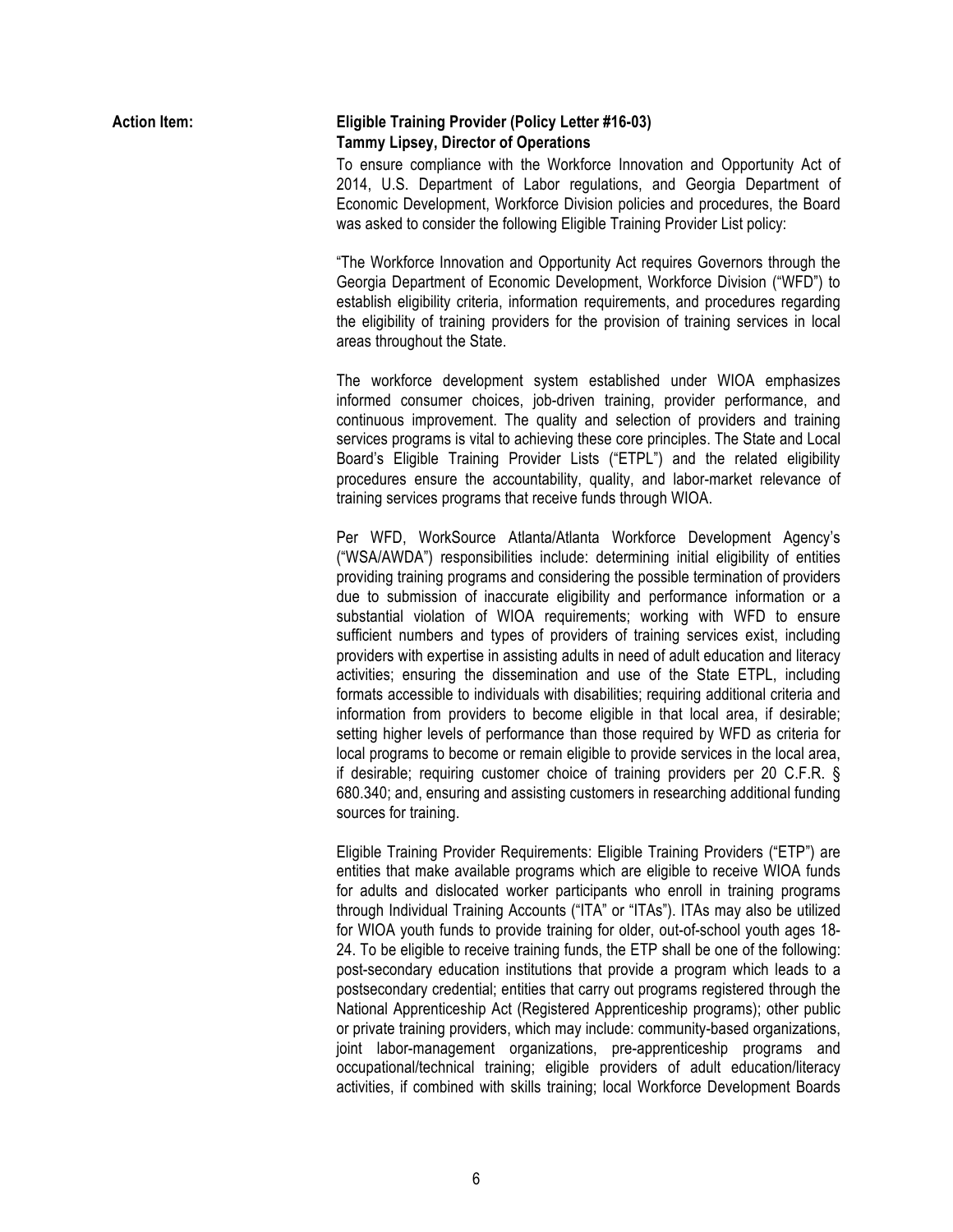(LWDBs), if they meet the conditions of WIOA sec. 107(g)(1). *Registered Apprenticeship programs are exempt from the ETPL application process.*

Eligible Training Services Programs: A training services program is defined as one or more courses or classes or a structured regimen that leads to: an industry recognized certificate or credential; a certificate of completion of a registered apprenticeship; a license recognized by the state or federal government; an associate or baccalaureate degree; a secondary school diploma or its equivalent; employment or measureable skill gains toward such a credential or employment.

Not all allowable types of training services are subject to the requirements of the training provider provisions.

Contracts for services may be utilized instead of ITAs only when one or more of the following five exceptions apply and the the consumer choice requirements of 20 C.F.R. § 680.340 have fulfilled: the services provided are on-the-job training, customized training, incumbent worker training, transitional employment, internships, paid or unpaid work experience; WSA/AWDA determines that there is an insufficient number of eligible providers in the local area to accomplish the purposes of a system of ITAs. The determination process must include a 30- day public comment period and be described in the local plan; WSA/AWDA determines that there is a training program of demonstrated effectiveness offered in the area by a community-based organization or another private organization to serve individuals with barriers to employment. Criteria must be developed (as noted in 20 C.F.R. § 680.320) to be used in determining demonstrated effectiveness, particularly as it applies to individuals with barriers to employment; WSA/AWDA determines that it would be most appropriate to contract with an institution of higher education or other eligible provider of training services in order to facilitate the training of multiple individuals in in-demand industry sectors or occupations, provided that the contract does not limit customer choice; WSA/AWDA is considering entering into a pay-for-performance contract that must be consistent with 20 C.F.R. § 683.510; WSA/AWDA has submitted a request to WFD for a waiver, such that he proposed request is made available to ETPs and the general public for public comment for no less than 30 days. The request, including public comments must include: evidence that there are an insufficient number of ETPs of such a program of training services to meet local demand; information that the Board meets the requirements for an eligible training provider under WIOA, Section 122; and information that training will prepare participants for an in-demand industry sector or occupation in the local area.

Initial Eligibility for New Training Providers or New Programs: eligible training providers may receive initial eligibility for only one year for an ETP-specific program; programs, not ETPs, are approved for ITAs, therefore, potential ETPs must submit an application for each course of study or program; eligible training providers submitting initial eligibility applications should submit training program applications directly to WSA/AWDA if they are located within the corporate limits of the City of Atlanta and all training program applications will be reviewed and evaluated by WSA/AWDA staff and presented to the Board; if the program application is approved by the Board, it will be submitted to WFD for review, approval, and placement on the State ETPL and once approved by WFD for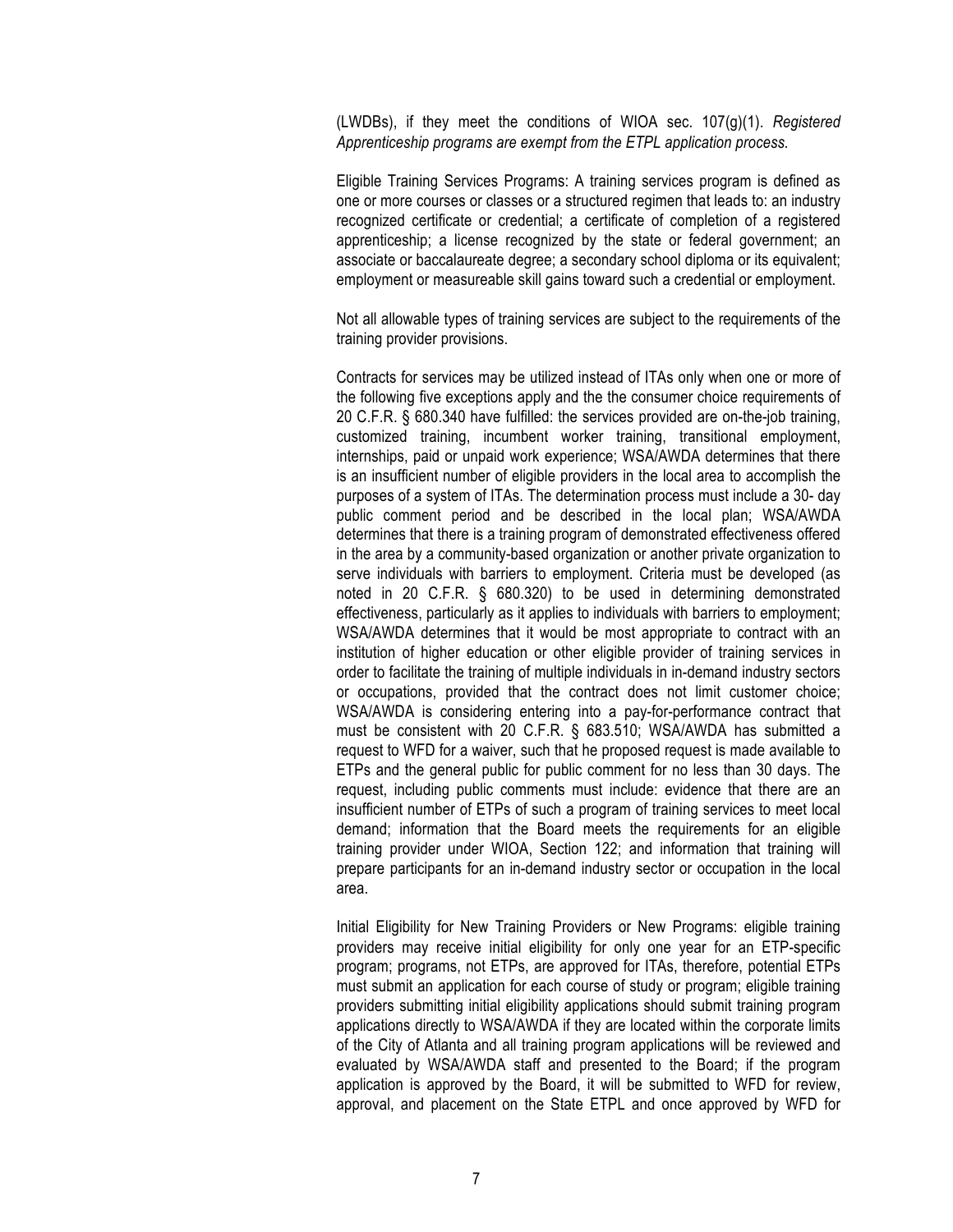placement on the State ETPL, an approved program is available to all Georgia LWDBs and cooperative States."

The Chair asked for a motion to adopt the Eligible Training Provider Policy (#16- 03). The motion was made, properly seconded, and unanimously approved.

### **Action Item: Incumbent Worker Training (Policy Letter #16-04) Amit Khanduri, Business Relations Manager**

To ensure compliance with the Workforce Innovation and Opportunity Act of 2014, U.S. Department of Labor regulations, and Georgia Department of Economic Development, Workforce Division policies and procedures, the Board was asked to consider the following Incumbent Worker Training policy:

"Incumbent Worker Training is a form of work-based training that is designed to ensure that employees of a company are able to acquire the skills necessary to retain employment and advance within the company, thus creating backfill opportunities for the employer, or to provide the skills necessary to avert a layoff. It is designed to either assist workers in obtaining the skills necessary to retain employment or to avert layoffs and must increase both a participant's and a company's competitiveness.

Incumbent Worker Training must be designed: to be between employees and employers with an established relationship in which all individuals receiving training have been employed by the company for at least six months at the time of the training; to improve the skills of the existing workforce (It is encouraged that this training lead to an industry recognized credential); and, to mitigate the impact of a layoff if utilized as a part of a layoff aversion strategy.

Local areas may utilize up to 20% of their Adult and Dislocated funds for IWT.

Employer Eligibility: WorkSource Atlanta/Atlanta Workforce development Agency will determine the eligibility of an employer for IWT by taking into consideration the following criteria: the characteristics of the participants; the ability of the training to increase the competitiveness of the participant and the employer; and other factors that may be considered appropriate include, but are not limited to: number of employees participating in the training; wages and benefit to the employee before the training and the wages and benefit to the employee after the training; and existence of other training opportunities provided by the employer.

Employer Non-Federal Share: Employers deemed eligible must also provide a portion of the training costs as a non-federal share. This contribution may be in the form of wages of a participant while attending a training program or a direct percentage of the costs of training.

The employer share must be tracked and recorded on monthly FSRs. The portion of the non-federal share an employer must contribute is dependent upon the size of the employer as follows: for employers with fewer than 50 employees: 10% of the training costs; for employers with 51 to 100 employees: 25% of the training costs; for employers with greater than 100 employees: 50% of the training costs.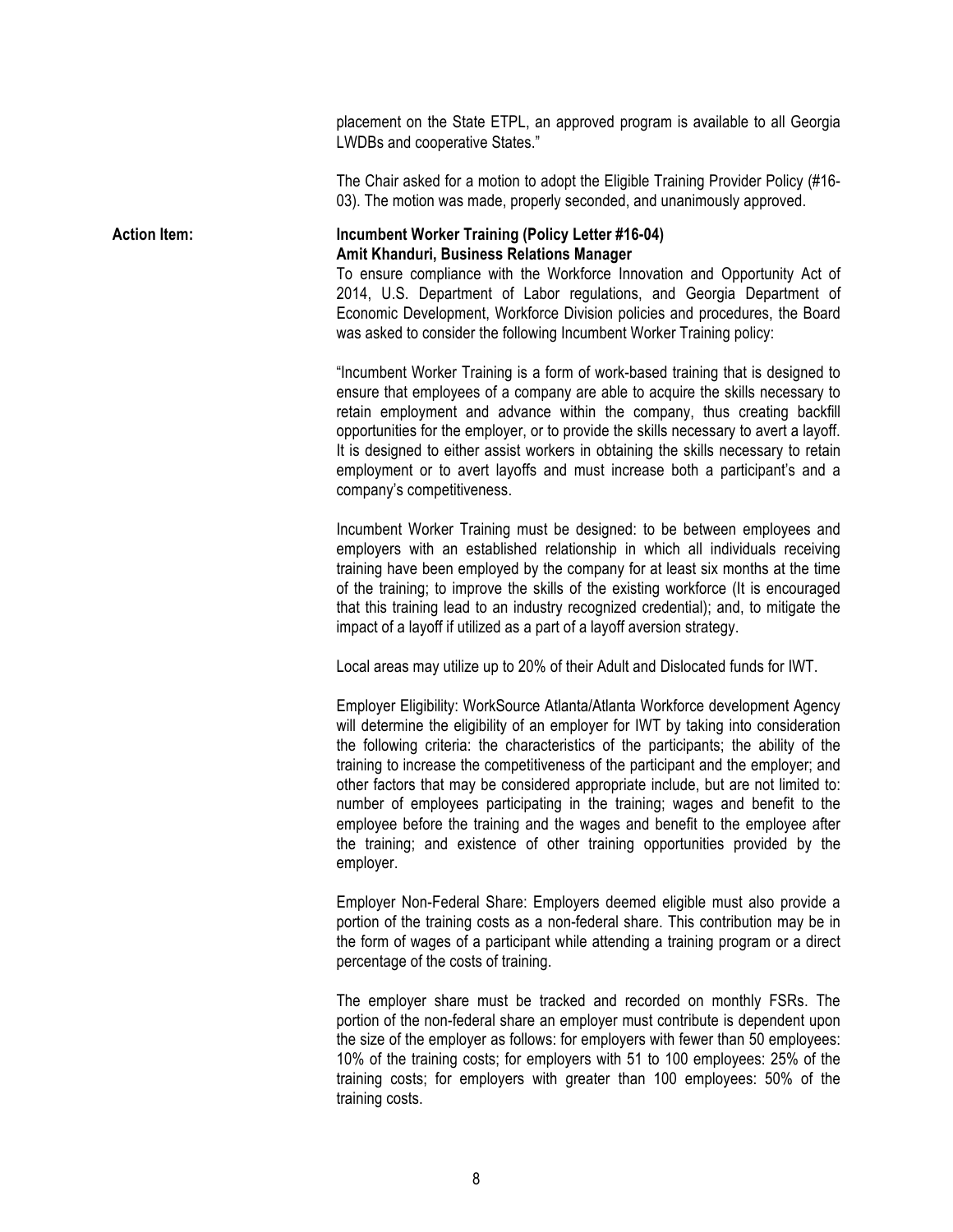Incumbent Worker Training Contract Requirements: Any firm, employer, or industry that has received payments under previous contracts and has exhibited a pattern of failure to provide IWT participants continued, long-term employment as regular employees with wages and working conditions at the same level and to the same extent as similarly situated employees is ineligible to enter into further WIOA IWT contracts.

Incumbent Worker Training is provided based on a formal, written contract with the employer or group of e employers that is signed prior to the initiation of training with a copy given to the employer(s). An IWT contract must be limited to the period of time required for a participant to become proficient in the skills for which the training is being provided. In determining the appropriate length of the IWT agreement, consideration should be given to the skill requirements of the occupation, and the academic and occupational skill level of the participant.

In determining an employer's viability for IWT contracts, WSA/AWDA will consider the employer's past history with IWT, OJT, and/or CT contracts, financial stability, layoffs, relocation and labor disputes, as well as the occupational and industry outlook.

Incumbent Worker Training contracts will not be written to provide skills for seasonal, temporary, or intermittent employment.

Funds shall not be provided to reimburse IWT costs when the participant was referred and hired through a private employment agency and was required to pay a referral and placement fee.

No training may be provided in agencies providing workers on a temporary basis to employers for which the agency receives compensation from the employer. There are many types of staffing agencies that provide a variety of services to employers including outplacement, managed services, and outsourcing. Outsourcing is a contractual agreement between an employer and an external third-party provider whereby the employer transfers responsibility and management for certain human resource services, benefit or training-related functions or services to the external provider. Outsourcing is different from these other types of staffing firm models because it is not a temporary situation for the employee.

Contracts must include: employer must commit to retain the participant as a fulltime employee with the same wages, benefits, hours, and conditions; hourly wage of the participant. Note: WIOA funds shall not be used for overtime wages, holidays, sick leave, or vacations; length of training required; description of the occupations involved, skill(s) and competencies to be provided and earned, assessment and identification of the participant's skills gap; performance outcome requirements; provision addressing termination for lack of funds or recapture of funds, lack of participant attendance, or failure of employer to comply with initial or upgraded employment requirements; and provision for maintaining and providing records for monitoring and review."